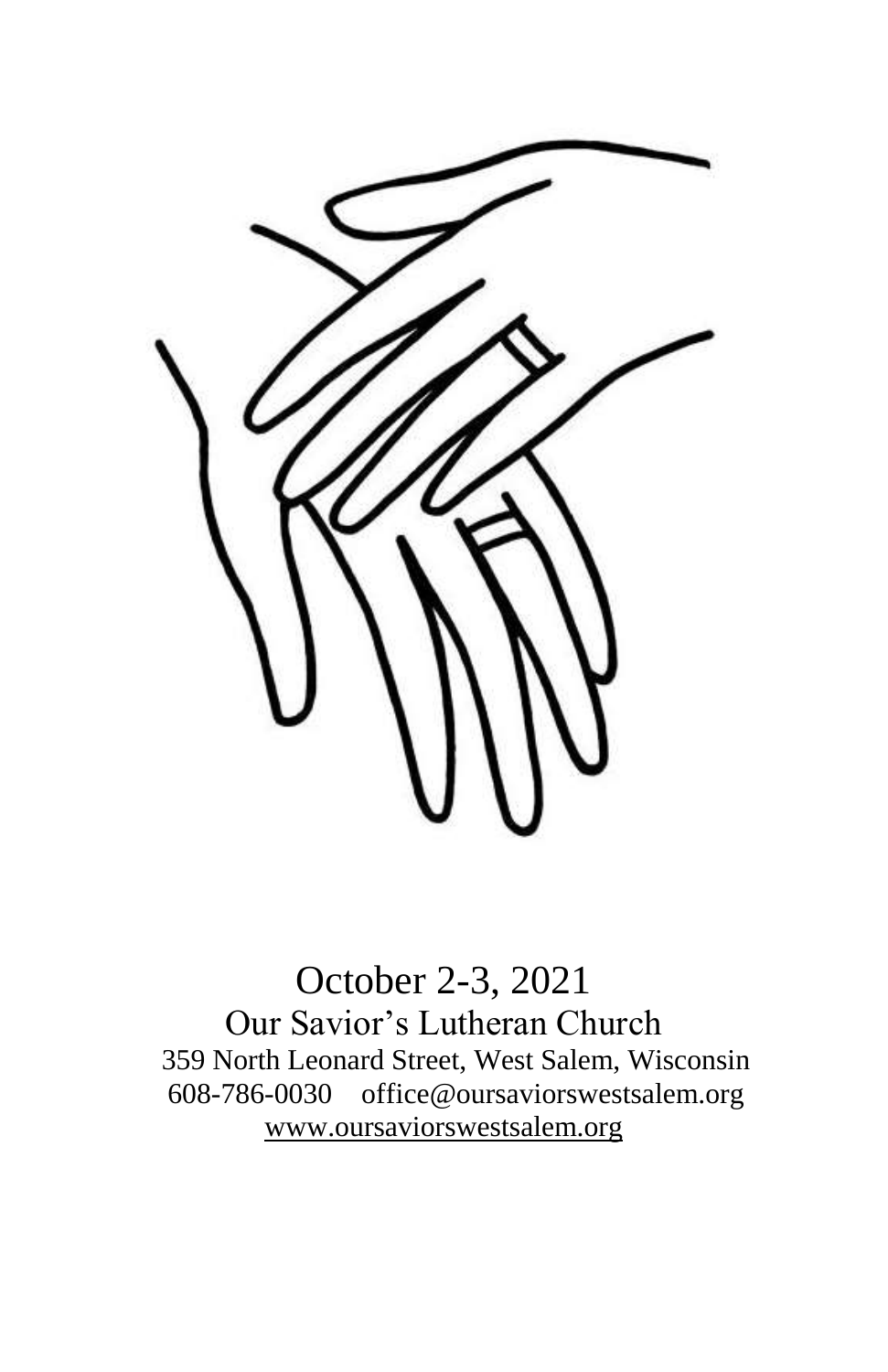# **Welcome**

# **Psalm** 8

 $1$ O Lord our Lord, how majestic is your name in all the earth!

 $2$ you whose glory is chanted above the heavens out of the mouths of infants and children; you have set up a fortress against your enemies, to silence the foe and avenger.

 $3$ When I consider your heavens, the work of your fingers, the moon and the stars you have set in their courses,

<sup>4</sup>what are mere mortals that you should be mindful of them, human beings that you should care for them?

<sup>5</sup>Yet you have made them little less than divine; with glory and honor you crown them.

 $6$ You have made them rule over the works of your hands; you have put all things under their feet:

 $\mathrm{^{7}}$ all flocks and cattle, even the wild beasts of the field,

<sup>8</sup>the birds of the air, the fish of the sea, and whatever passes along the paths of the sea.

 $90$  LORD our Lord, how majestic is your name in all the earth!

# **Confession And Forgiveness**

Blessed be the holy Trinity….

God our comforter,

**like lost sheep, we have gone astray. We gaze upon abundance and see scarcity. We turn our faces away from injustice and oppression. We exploit the earth with our apathy and greed. Free us from our sin,**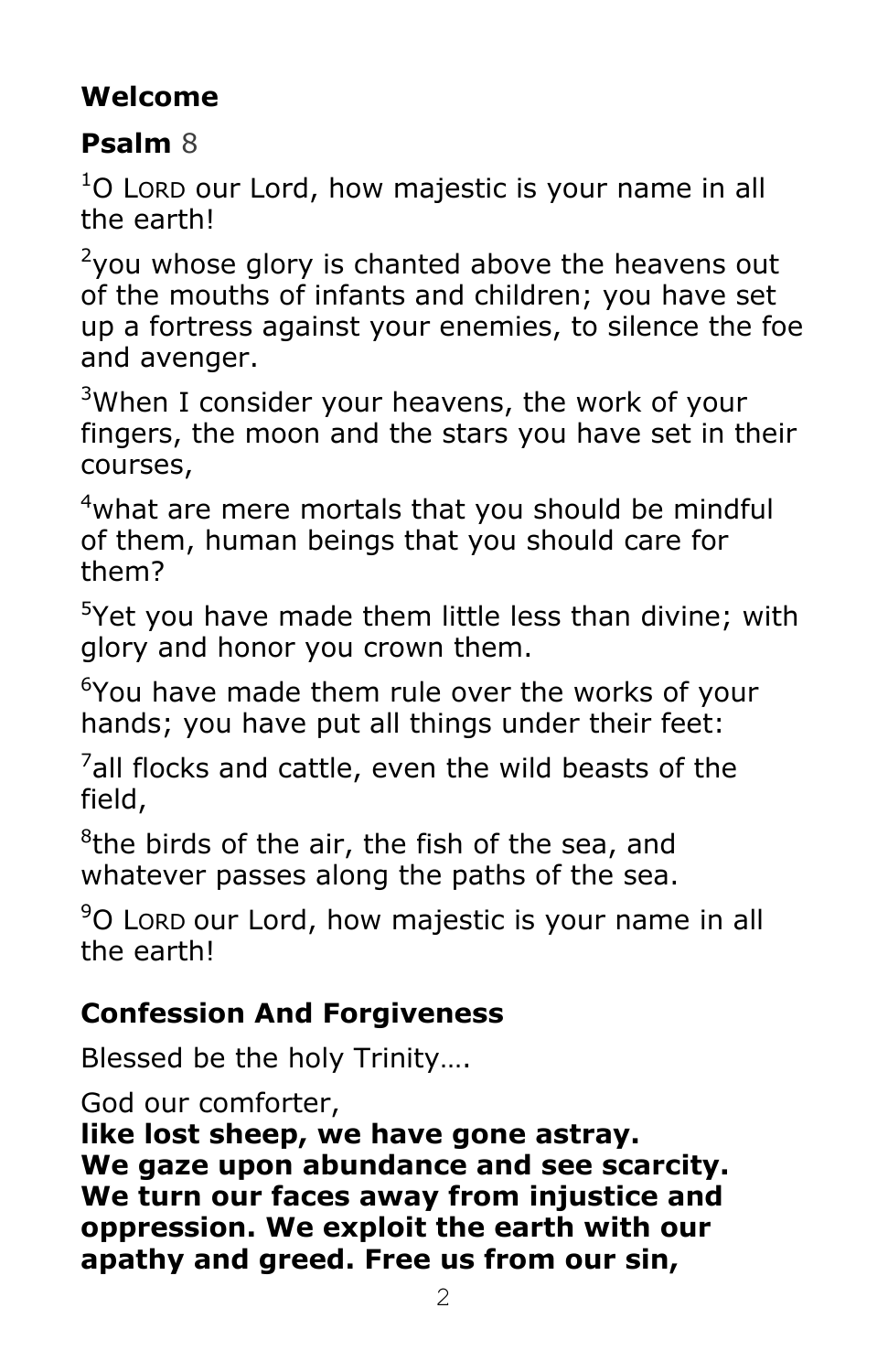#### **gracious God. Listen when we call out to you for help. Lead us by your love to love our neighbors as ourselves. Amen.**

All have sinned and fall short of the glory of God. By the gift of grace in Christ Jesus, God makes you righteous. Receive with glad hearts the forgiveness of all your sins. Amen.

## **Prayer Of The Day**

# **Gospel**: Mark 10:2-16

*Jesus announced and enacted in history the new reality of God's surprising activity. These two stories demonstrate this new reality: Women and children are accepted and valued, not dismissed as inferior to adult men.*

<sup>2</sup>Some Pharisees came, and to test Jesus they asked, "Is it lawful for a man to divorce his wife?" <sup>3</sup>He answered them, "What did Moses command you?" <sup>4</sup>They said, "Moses allowed a man to write a certificate of dismissal and to divorce her." <sup>5</sup>But Jesus said to them, "Because of your hardness of heart he wrote this commandment for you. <sup>6</sup>But from the beginning of creation, 'God made them male and female.' <sup>7</sup>'For this reason a man shall leave his father and mother and be joined to his wife,  $8$  and the two shall become one flesh.' So they are no longer two, but one flesh. <sup>9</sup>Therefore what God has joined together, let no one separate."  $10$ Then in the house the disciples asked him again about this matter.  $^{11}$ He said to them, "Whoever divorces his wife and marries another commits adultery against her;  $^{12}$ and if she divorces her husband and marries another, she commits adultery." <sup>13</sup> People were bringing little children to him in order that he might touch them; and the disciples spoke sternly to them.  $^{14}$ But when Jesus saw this, he was indignant and said to them, "Let the little children come to me; do not stop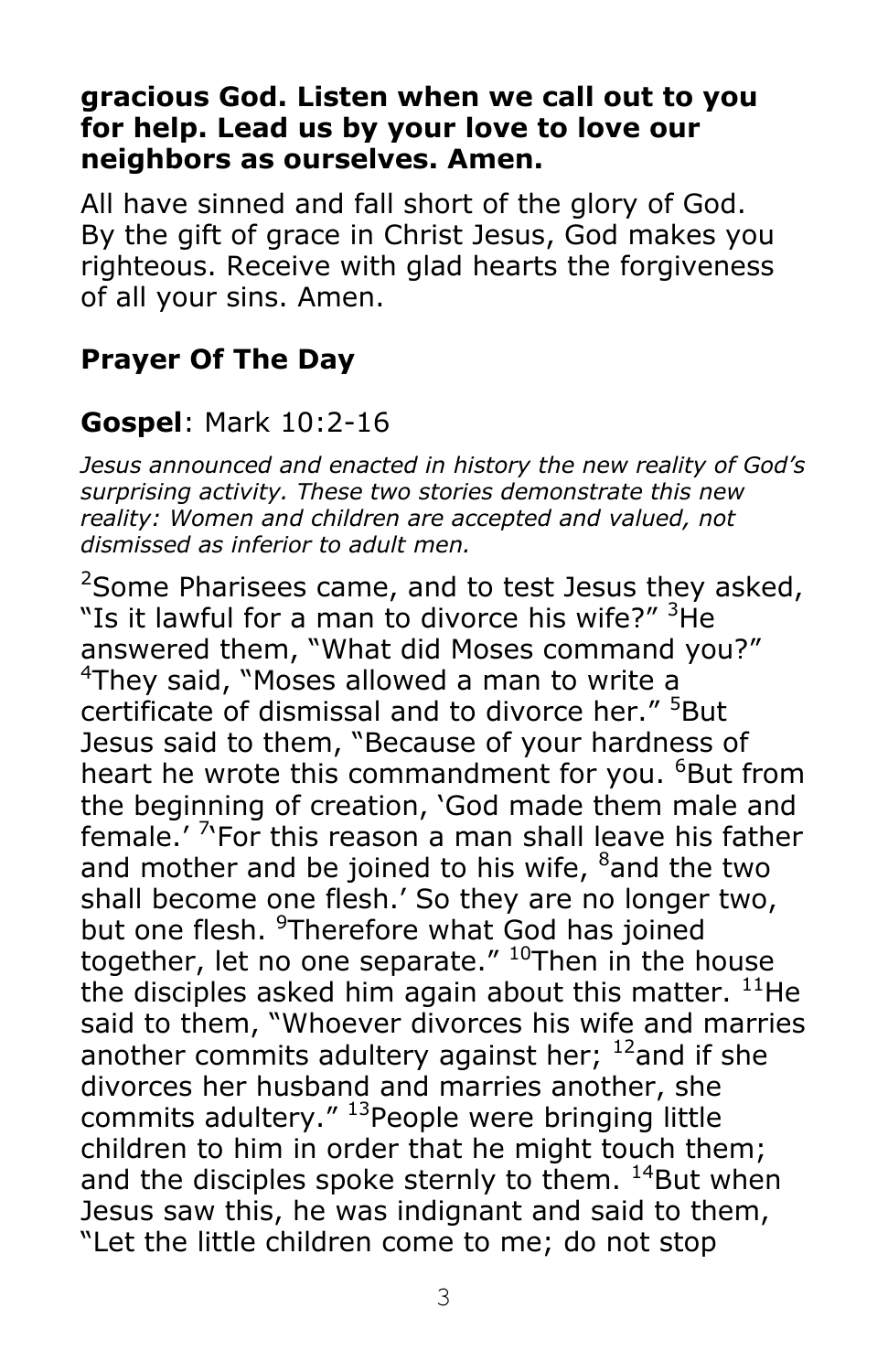them; for it is to such as these that the kingdom of God belongs. <sup>15</sup>Truly I tell you, whoever does not receive the kingdom of God as a little child will never enter it."  $16$ And he took them up in his arms, laid his hands on them, and blessed them.

#### **Sermon**

**Hymn** "How Firm A Foundation"

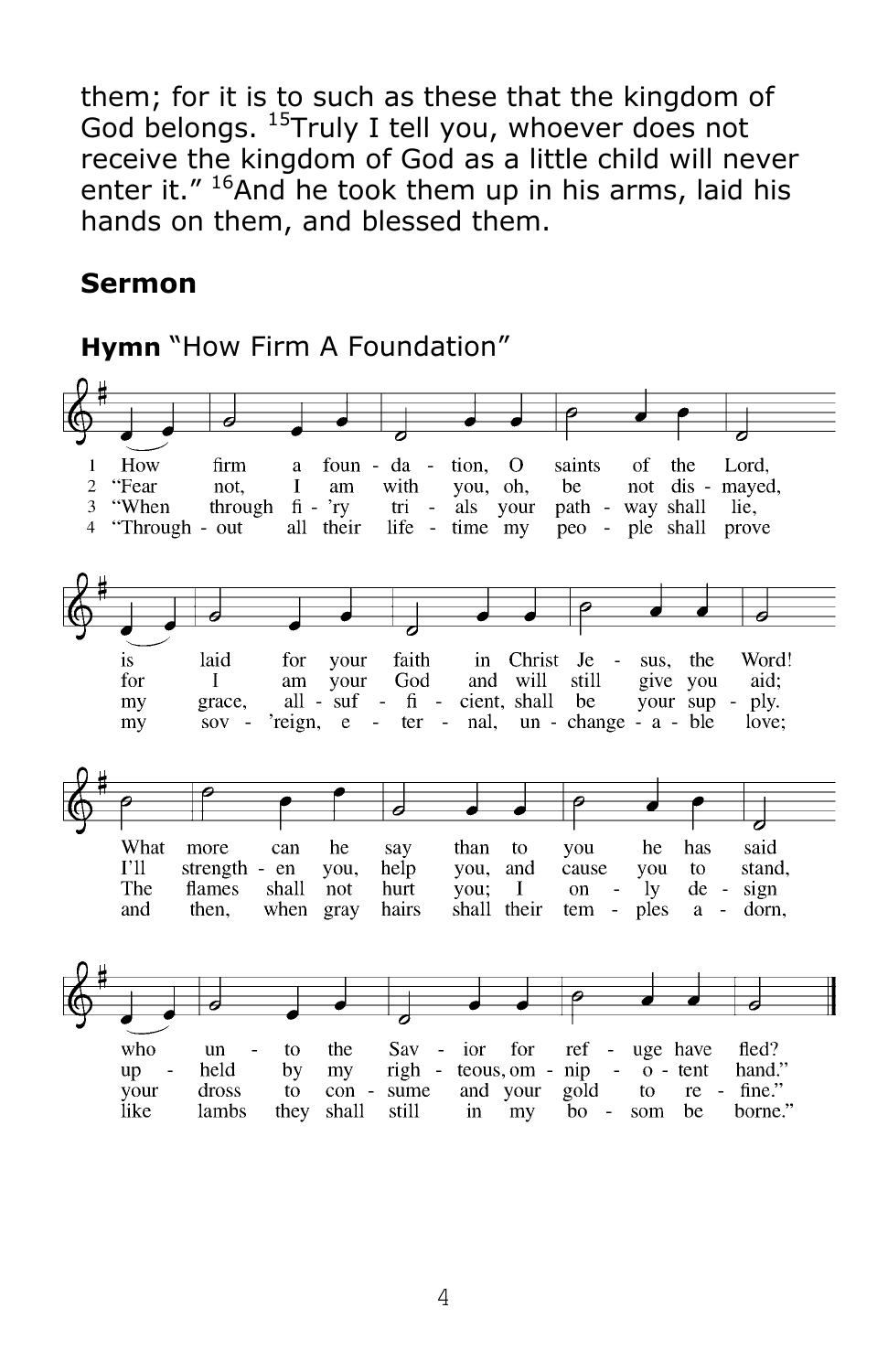# **Apostles Creed**

I believe in God, the Father almighty, creator of heaven and earth. I believe in Jesus Christ, God's only Son, our Lord, who was conceived by the Holy Spirit, born of the virgin Mary, suffered under Pontius Pilate, was crucified, died, and was buried; he descended to the dead. On the third day he rose again; he ascended into heaven, he is seated at the right hand of the Father, and he will come to judge the living and the dead. I believe in the Holy Spirit, the holy catholic church, the communion of saints, the forgiveness of sins, the resurrection of the body, and the life everlasting.

Amen.

# **Prayers**

P: Made children and heirs of God's promise, we pray for the church, the world, and all in need.

*A brief silence.*

Holy One, you have raised up faithful leaders throughout history. Empower those discerning a call to ministry and all seminarians, that they continue to be formed for the sake of the gospel. Lord, in your mercy,

# **hear our prayer.**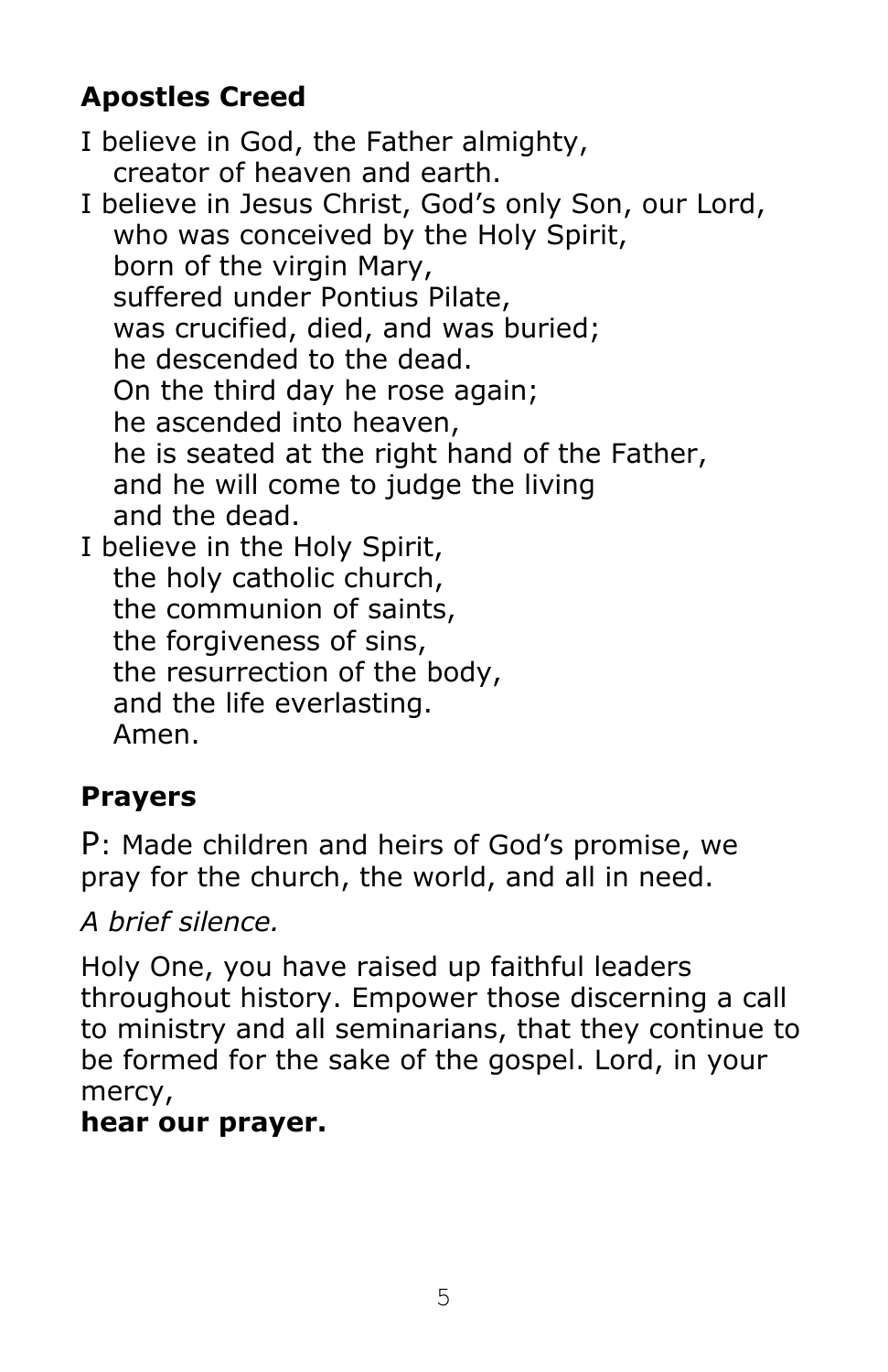You have established a diverse and beautiful creation. Revive declining species and preserve endangered lands. Cultivate in us a sense of wonder for the world you created. Lord, in your mercy, **hear our prayer.**

You desire for us not to be alone and to live in community with one another. Strengthen relationships between nations and peoples, that we celebrate and support one human family. Lord, in your mercy,

#### **hear our prayer.**

You share in our experiences and struggles. Bless all who live with any mental or physical disability. Inspire creative communities, spaces, and environments that are accessible and hospitable. Lord, in your mercy,

# **hear our prayer.**

You have established and nurtured relationships that extend beyond those gathered here today. Bless those who can no longer travel to worship with us, and those not yet comfortable being here, and remind us of their continued role in this community of faith. Lord, in your mercy,

### **hear our prayer.**

You watch over your servants to be faithful disciples of Jesus. Be with our confirmation students, especially Graham, Lydia, and Andrew as they seek to grow in their discipleship, and guide their families that together they may reflect your love and grace. Lord, in your mercy,

### **hear our prayer.**

*Here other intercessions may be offered.*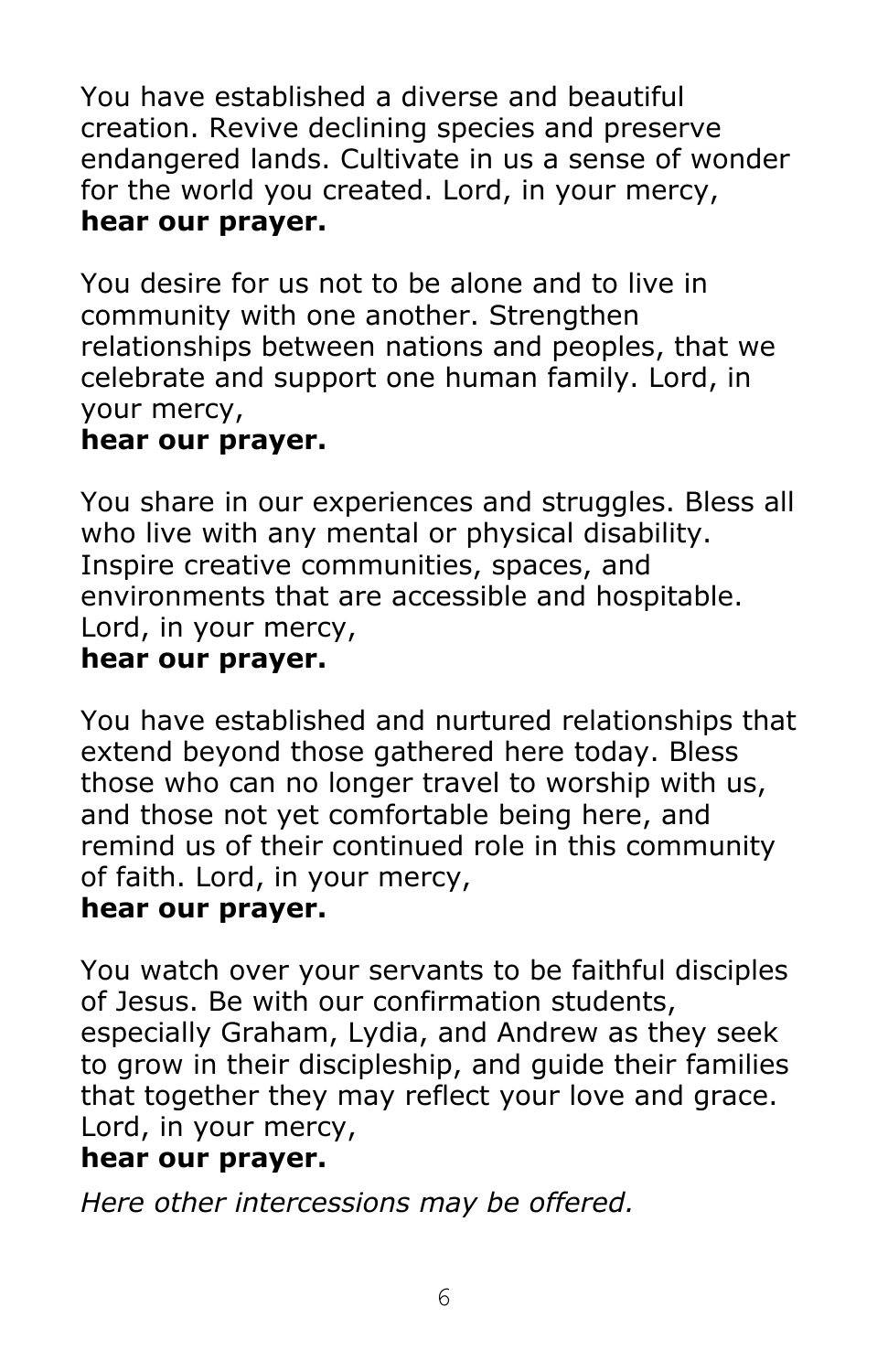You promise eternal life to all your children. Thank you for the people of faith who have gone before us. Strengthen our trust we have in you. Lord, in your mercy,

#### **hear our prayer.**

P: Receive these prayers, O God, and those in our hearts known only to you; through Jesus Christ our Lord. Amen.

### **Communion Liturgy**

## **Lord's Prayer**

# **Invitation To Communion**

# **Post Communion Prayer**

#### **Hymn** "Go, My Children, with My Blessing""Go, my chil - dren, with my bless-ing. nev er  $a$ lone.  $"Go,$ <sup>2</sup> my chil - dren, sins for  $-$  giv  $-$  en, at peace and pure. "Go,  $\overline{a}$ my chil - dren, fed and nour-ished, clos er  $f<sub>O</sub>$ me.  $\overline{\mathbf{o}}$ Wak - ing, sleep - ing,  $\mathbf{I}$ am with you, you my own. are you learned how Here much I love you, what  $\mathbf{I}$ can cure. Grow in. love and love by serv-ing, joy ful and free. In my love's bap-tis - mal riv - er I have made you mine for - ev - er. Here you heard my dear Son's sto - ry, here you touched him, saw his glo - ry. Here my Spir - it's pow - er filled you, here my ten - der com-fort stilled you. my bless-ing, Go, my chil-dren, with you are my own." Go, my chil-dren, sins for  $-$  giv  $-$  en, at peace and pure.  $free.$ " Go. my chil-dren. fed and nour-ished, joy ful and